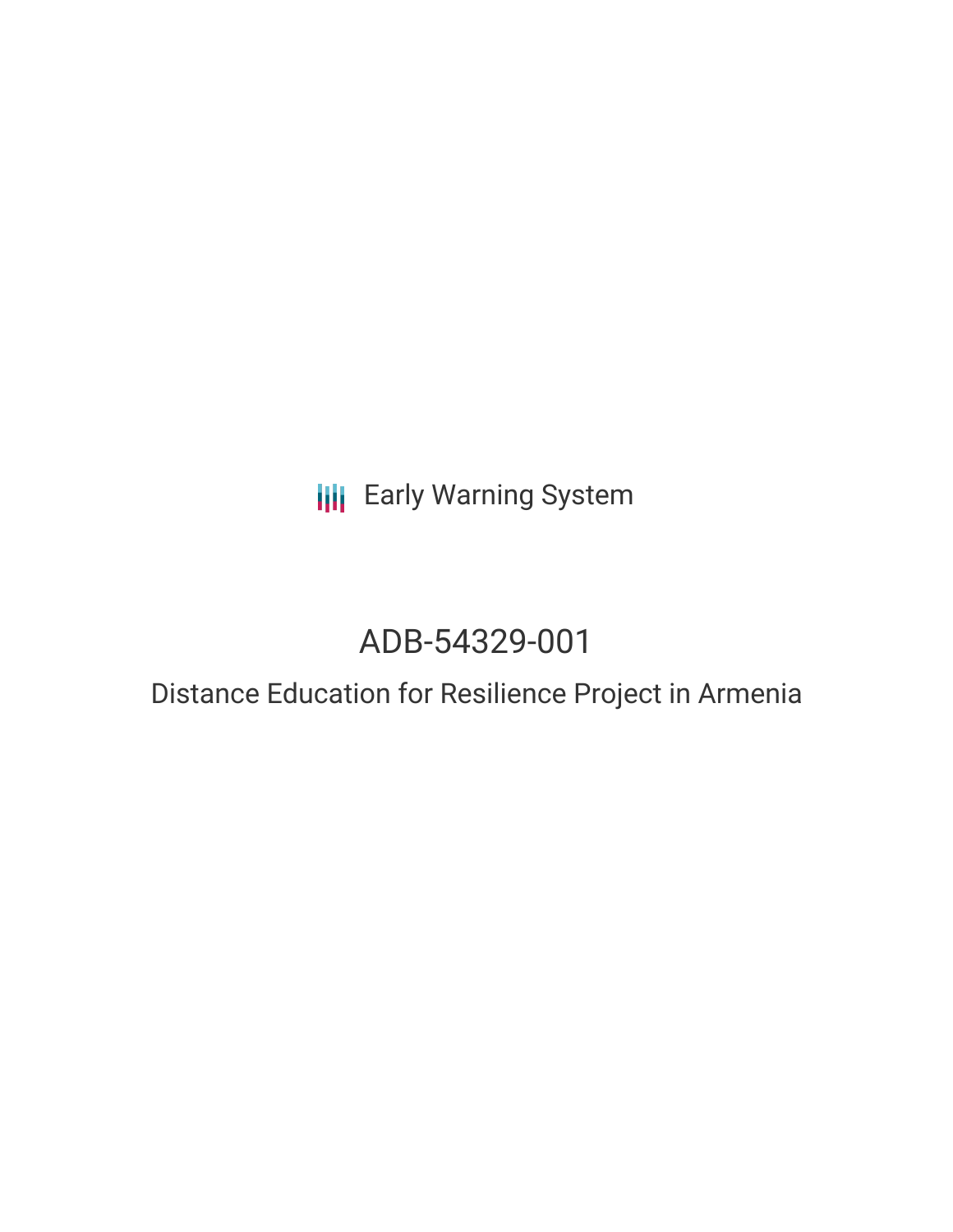

#### **Quick Facts**

| <b>Countries</b>               | Armenia                                                                 |
|--------------------------------|-------------------------------------------------------------------------|
| <b>Financial Institutions</b>  | Asian Development Bank (ADB)                                            |
| <b>Status</b>                  | Approved                                                                |
| <b>Bank Risk Rating</b>        |                                                                         |
| <b>Voting Date</b>             | 2020-08-06                                                              |
| <b>Borrower</b>                | Republic of Armenia - Ministry of Education, Science, Culture and Sport |
| <b>Sectors</b>                 | Education and Health, Technical Cooperation                             |
| <b>Investment Type(s)</b>      | <b>Advisory Services</b>                                                |
| <b>Investment Amount (USD)</b> | \$0.75 million                                                          |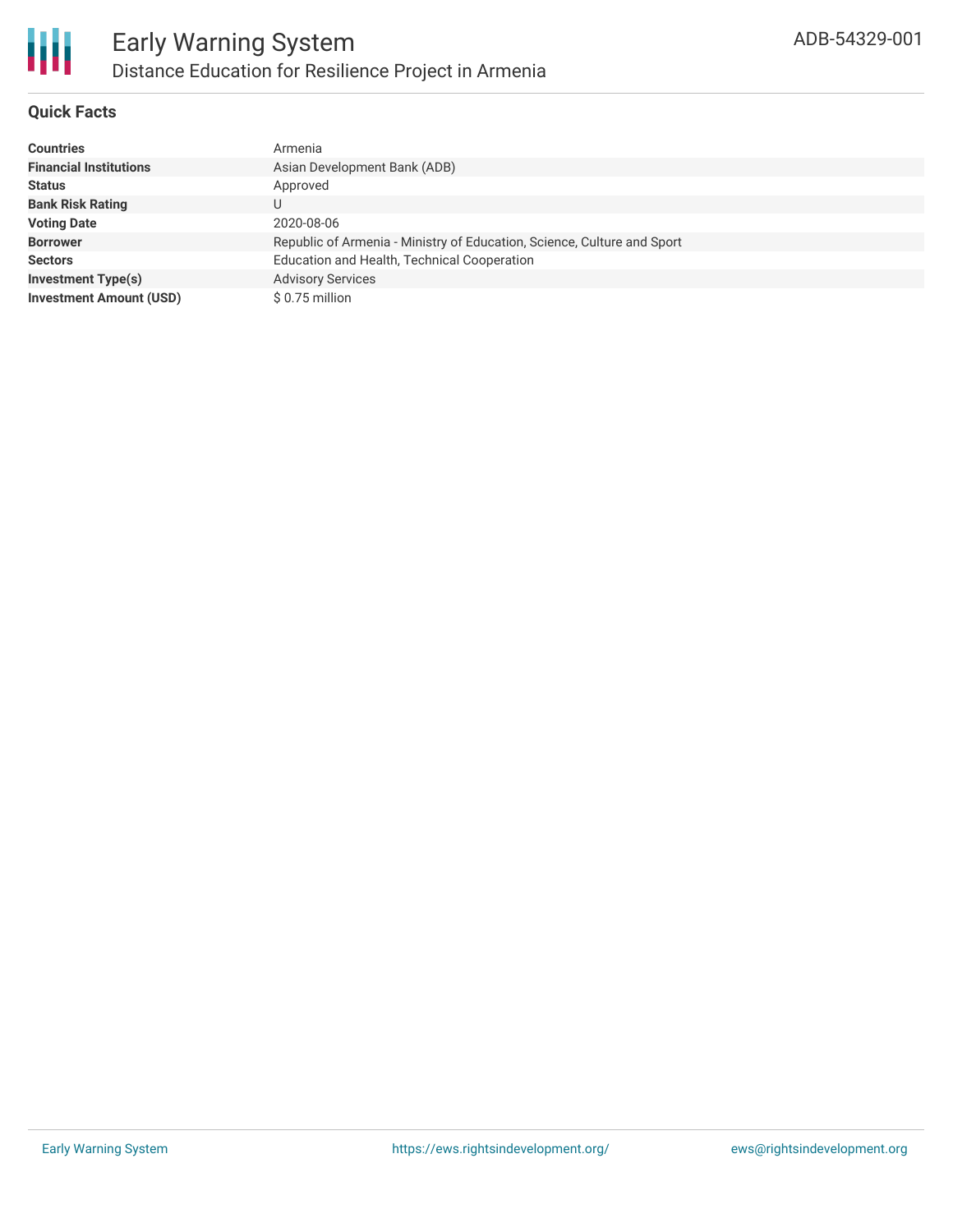

#### **Project Description**

According to the Bank's website, the project provides technical assistance to the Ministry of Education of Armenia to develop a distance education platform, to train relevant personnel on the use of the distance education system, and to develop targeted distance education content.

The project is implemented in response to the COVID-19 crisis.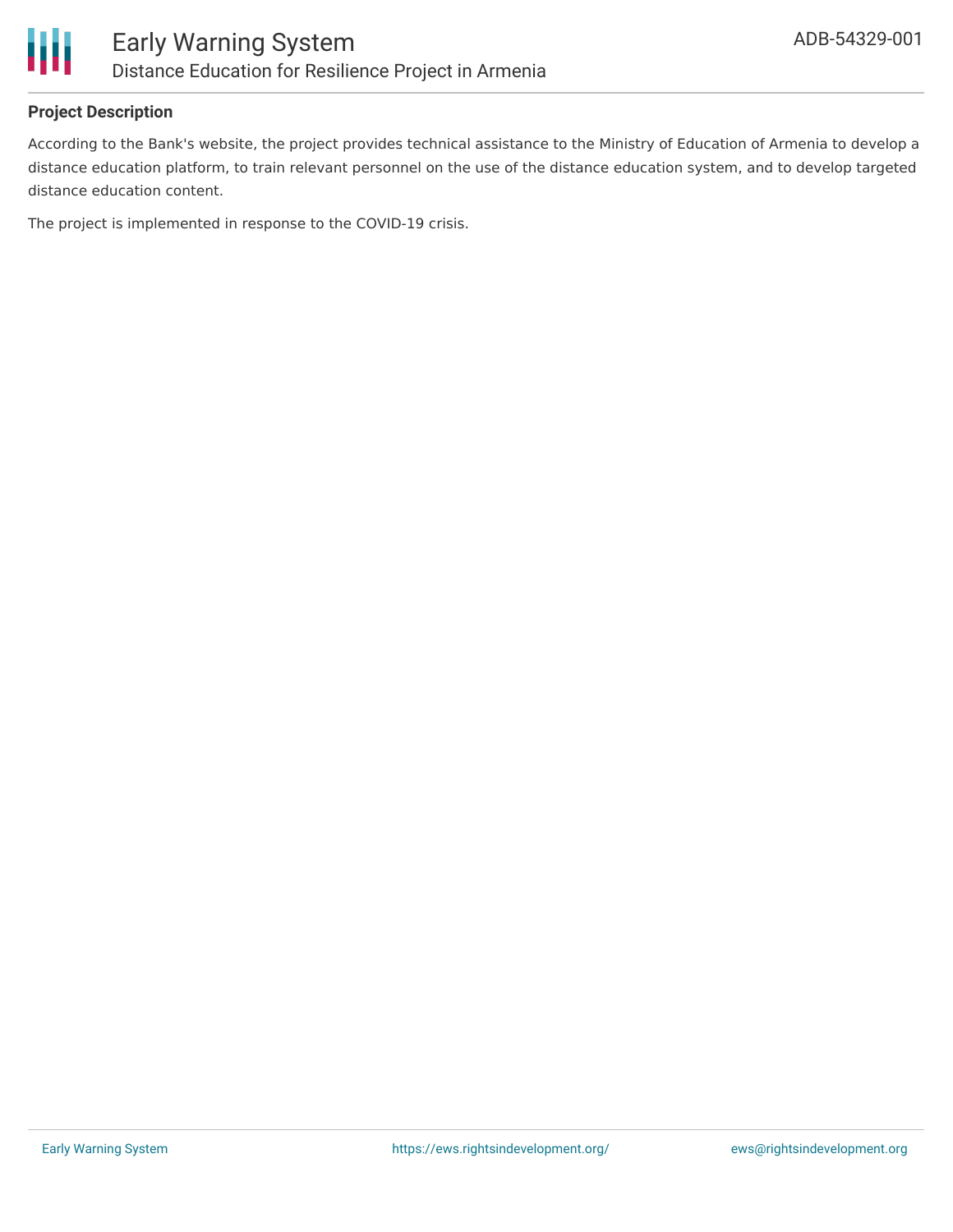

## Early Warning System Distance Education for Resilience Project in Armenia

#### **Investment Description**

Asian Development Bank (ADB)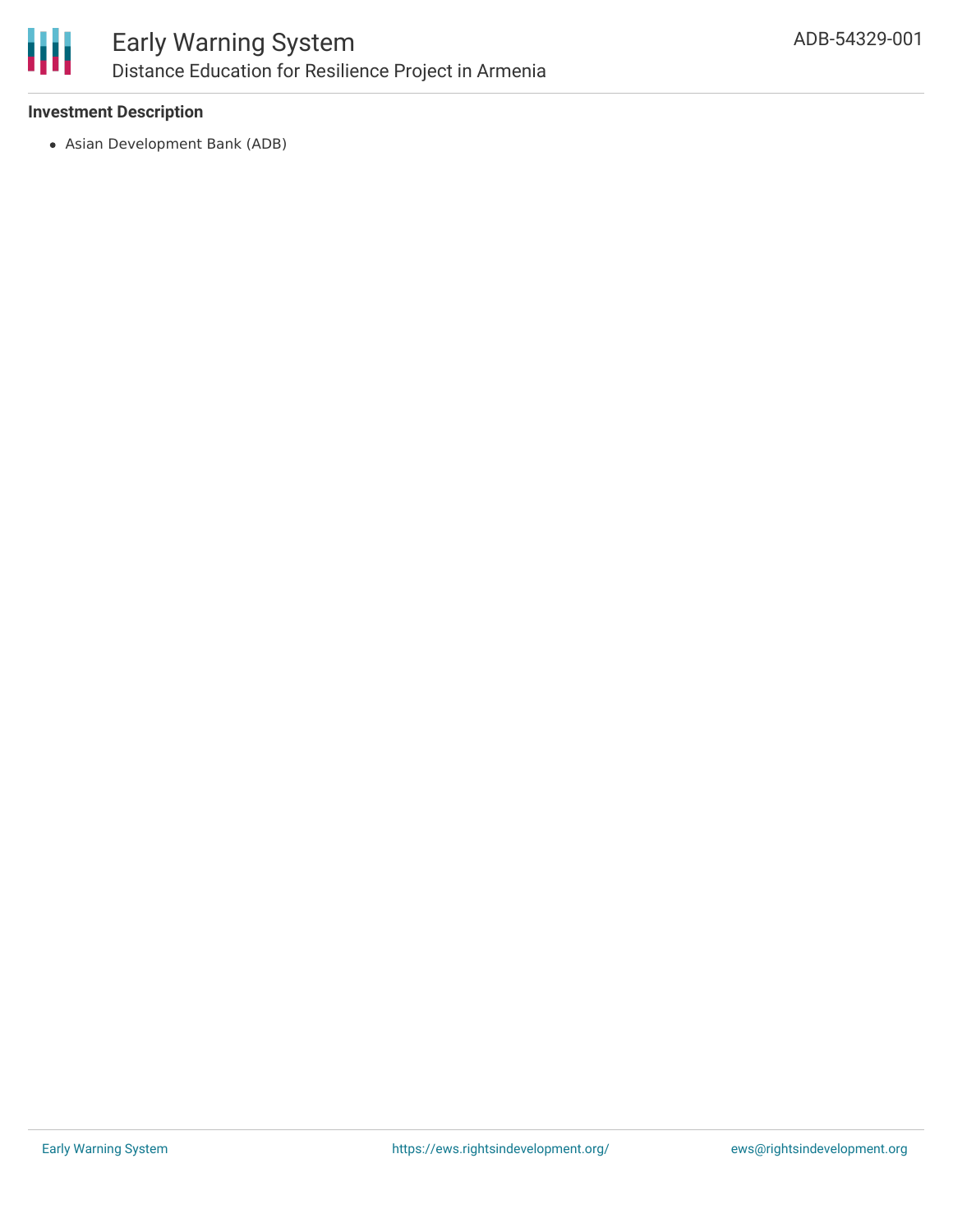

#### **Contact Information**

Executing agency

Ministry of Education, Science, Culture and Sport Government Building 2, Vazgen Sargsyan 3 Yerevan, 0010

#### ACCOUNTABILITY MECHANISM OF ADB

The Accountability Mechanism is an independent complaint mechanism and fact-finding body for people who believe they are likely to be, or have been, adversely affected by an Asian Development Bank-financed project. If you submit a complaint to the Accountability Mechanism, they may investigate to assess whether the Asian Development Bank is following its own policies and procedures for preventing harm to people or the environment. You can learn more about the Accountability Mechanism and how to file a complaint at: http://www.adb.org/site/accountability-mechanism/main